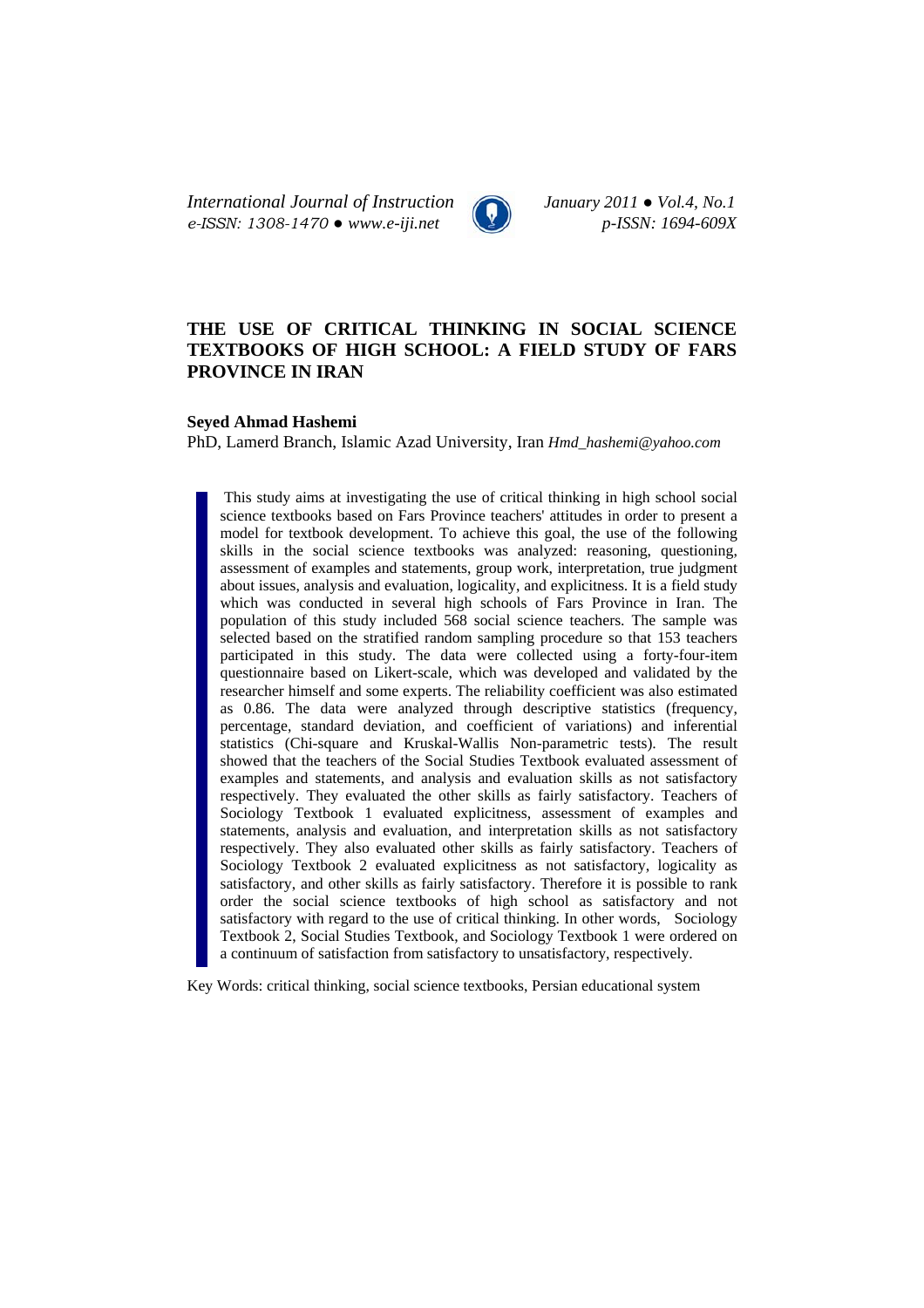## **INTRODUCTION**

Education is the most important and preliminary foundation of growth and development and its result is the change of educational systems to learning organizations. All experts accept the role of educational systems in the development of countries. Thinking and learning new information, contemplation style, and learning are prominent characteristics of human beings. So thinking is the most dominant factor in any education system. The development of educational systems is one of the most important criteria in modern societies. This issue has become a vital problem in different countries, and in recent decades it has become a very important problem in developing countries. On the other hand, attention to thinking in teaching and learning process is the most dominant feature of new approaches. Thinking has been defined differently by different authors. What is common in all approaches is the fact that thinking provides the foundation for inventions and finally it leads to human growth and development. In this article, the researcher has studied the critical feature of thinking in details.

Critical thinking movement was strengthened under the effect of Robert Ennis's thoughts in the early 1960s. Ennis, the Cornel University professor, spoke about the learning and evaluation of critical thinking by designing the X and Y tests. He claims that the concept of critical thinking was not discussed in a comprehensive scope and His efforts aim at compensating the shortages of critical thinking studying (R. Ennis, 1962). The Lipmans works open the ways to critical thinking. In the early 1980s, Lip man could instruct the techniques of critical thinking by introducing a pattern.

Lipman emphasizes that teaching reading, writing, and calculating is the basis of education and reasoning is the main axis of all these activities (Lipman, 1984). The main purpose of education is producing thoughtful people and the final result of education must be the contemplative mind. Critical thinking is a controllable and purposeful judgment which pays logical attention to proofs, fields, concepts, methods and criteria (Harkreder, 2000). The final product of the educational systems which don't pay attention to this issue is a non-creative person, and it is considered to be a serious problem in the material and spiritual development of the country. The researcher who has been involved in education field has seen the fact that instead of training critical and thoughtful people, Iranian education system has always attempted to overload the students' minds with materials and information, so that the students have become similar to computers whose duty is just storing and retrieving the information.

Critical thinking is a necessary skill in promoting the students' thoughts. The final goal of education is generalization which is achieved through critical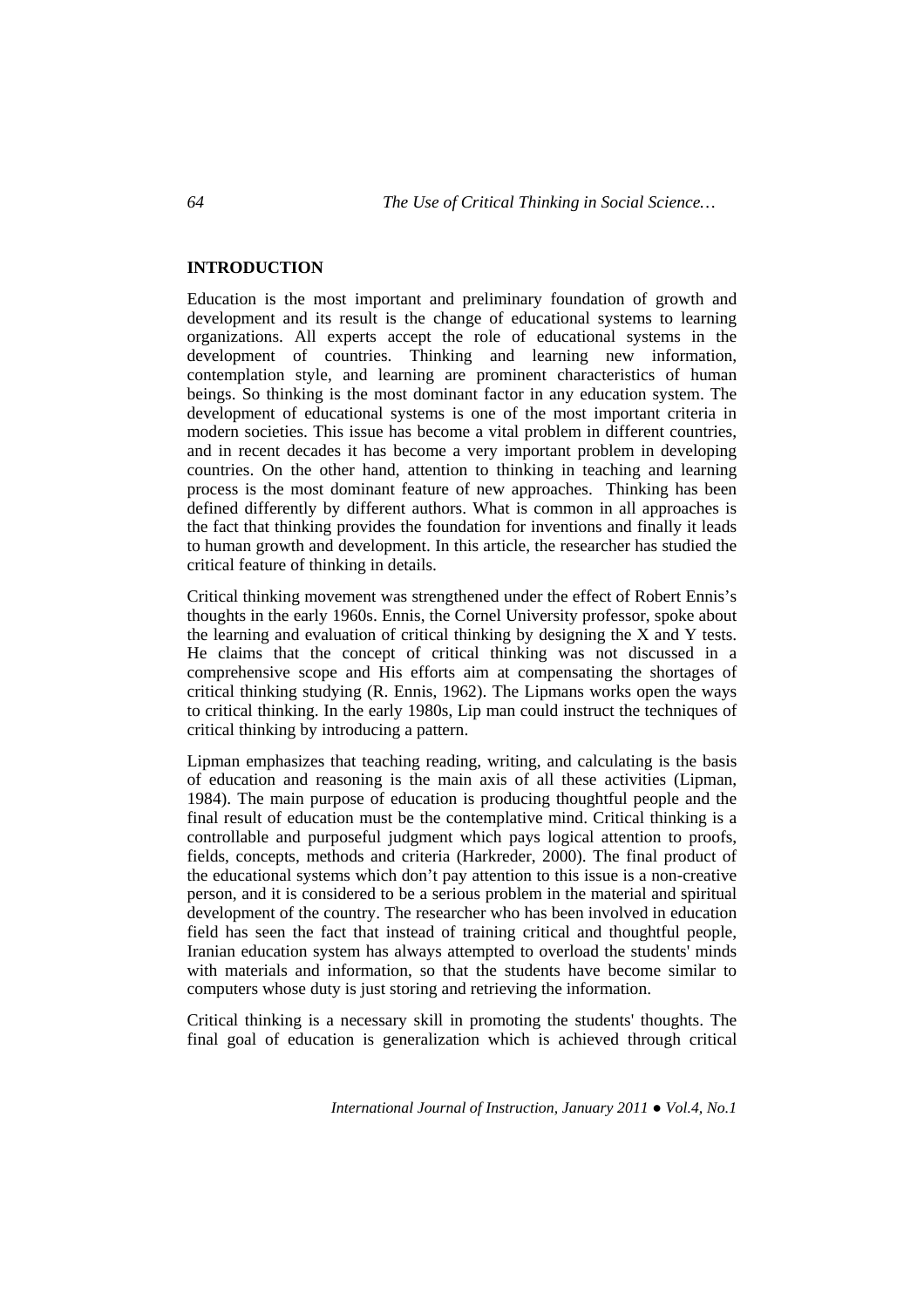thinking and social interactions, out of classrooms (Johnson, 1995). This form of thinking helps a person to think deeply about the issues and criticize education system through true comprehension of the current issues. The learners' discussion is based on thinking and the learners understand the subject by thinking, and analyze the problems presented to them through asking suitable questions (Girle, 1991).

In his new model, Lipman points out to high level thinking. In his point of view, high level thinking has critical and creative features. Critical thinking is created based on students and naturally it is cognitive. But creative thinking moves toward values and meaning (Lipman, 1991). It is also clear that critical thinking is not created in isolation and becomes apparent in relation to special activities or topics (F. Haynes, 1991). One of the effective factors in citizenship life is logicality and true judgment of its people. Those who have better true judgment ability select more effectively and decide more easily. The high level decision making power is a characteristic of a good citizen and it is performed through critical thinking.

The Iranian education emphasis on just transmitting information and limiting the learning to memorizing the materials is the result of the predetermined programs, contents of textbooks, and the method of codification and evaluation. In addition, this education system basically seems to be more product-oriented than be process-oriented. This is actually a big problem that is now facing the Iranian education system. Sometimes students learn the materials which are ambiguous to them, and this ambiguity should be removed through thinking. Training and creating doubts in people stimulates the curiosity, creativity, and critical thinking in them. Therefore, critical thinking is now considered as a factor which can cause individual, social, cultural, and scientific growth and development.

This study is concerned with critical thinking in social science textbooks of high schools which is one of the most important educational levels in Iran. It analyzes the views and ideas of teachers and experts in critical thinking area and attempts to present a model for preparing social science textbooks of high school based on this model. This model will be based on reasoning, questioning, assessment of examples and statements, group work, interpretation, true judgment about issues, analysis and evaluation, explicitness, and logicality skills, as suggested by Lipman. Since one of the purposes of education is building critical thinking in students, the education should foster the teachers' spirit of accepting criticism and it should also create the critical spirit and a suitable field of analysis and research in the students. In this study, the researcher studies the critical thinking in education in general and in social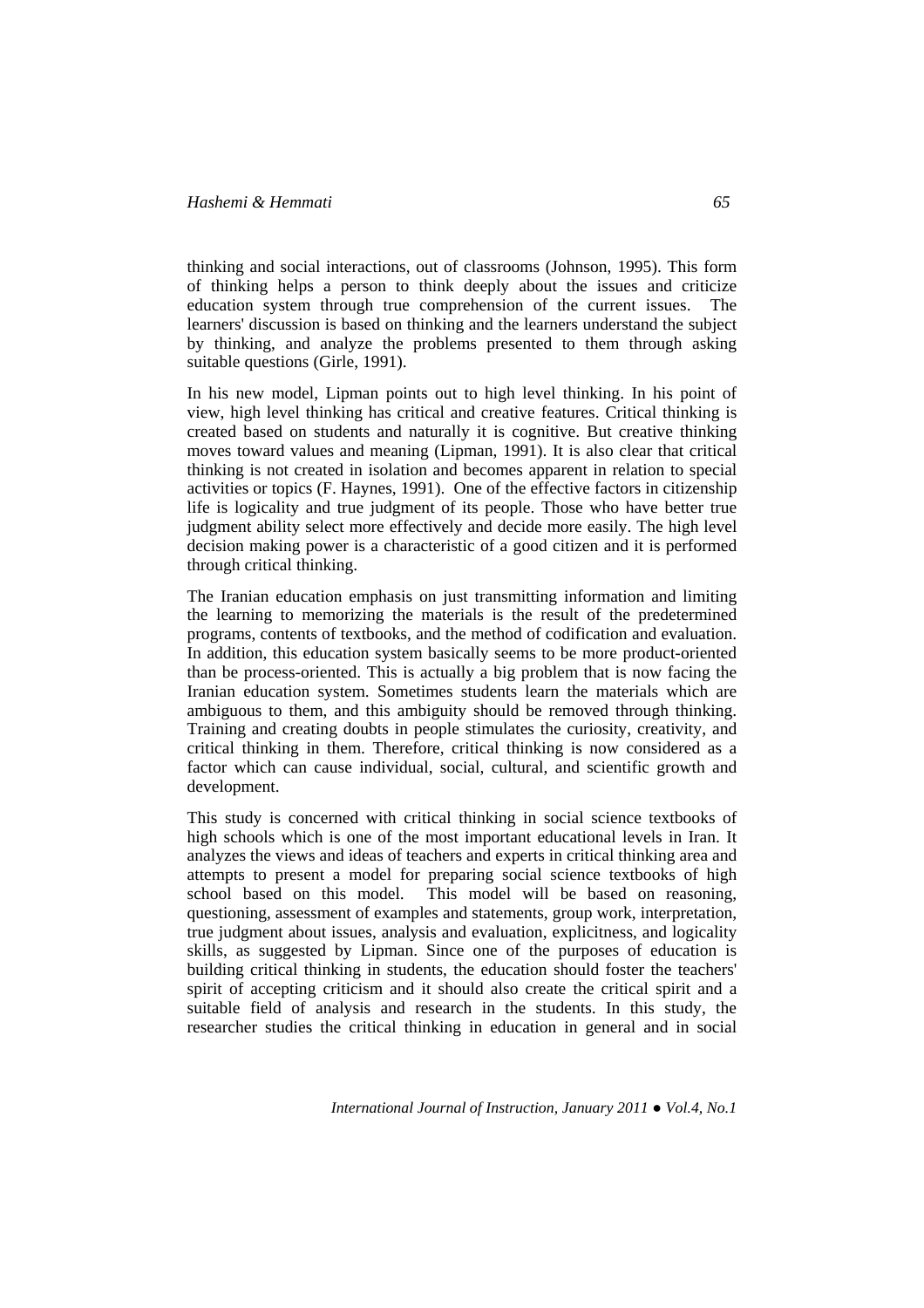science textbooks of high school in particular which is based on Lipman's approach. Finally, it will suggest a model and solution to increase the quality of social science textbooks of high school (Social studies Textbook, Sociology Textbook 1, and Sociology Textbook 2)

One of the main purposes of learning and training is the thinking reinforcement in the students and teachers should provide the opportunities to achieve the goal. The reasoning and judging opportunities should be given to the students in the schools. In other words, they should learn how to think and how to learn. Critical thinking is a process of thinking with the purpose of examining the logic that we use. (E.B. Johnson, 2002). So it is the rebuilding and the exact study of thinking process. In this kind of thinking, the value of all thoughts is studied. The main and Important feature of critical thinking is the study of all hypothesizes and criticisms and there is no prejudice about a specific Result (N.S.Blair *et. al*, 2000). And finally, its results are the all positive and negative events that appear in human behavior in different forms (M.Lunny, 2003). So it helps people to act logically and behave properly in the society in order to make a desirable life.

### **Conceptual Framework**

Critical thinking is one of the new models in education system. This model pays special attention to the development of individual and social features of people so that mental power and social responsibilities will be fostered among the learners. Dewey believes that schools should be based on people cooperation and its result should be training citizens (A. Haynes, 2002). In critical thinking strategy, the creation of thoughts, their expression and putting them to practice are emphasized as a fundamental characteristic of judgment. Critical thinking is important in both individual and social aspects. Since in critical thinking the human being is considered free, he is helped to decide about his way of life. In daily life, we need to have a high power of selectivity to face different situations in life. The success will be achieved only when people are able to make right selections in these situations.

Critical thinking is employed in training rational citizens and creating critical spirit. By creating this spirit in citizens, the critical thinking will be at the service of social system and critical spirit will be a guarantee for the application of laws and rules.

Therefore, paying attention to the necessity and importance of critical thinking, recommendation on its application in education, and feeling responsibility about it is inevitable. The societies which believe in democracy as a social philosophy which determines the behavior of their people provide an opportunity for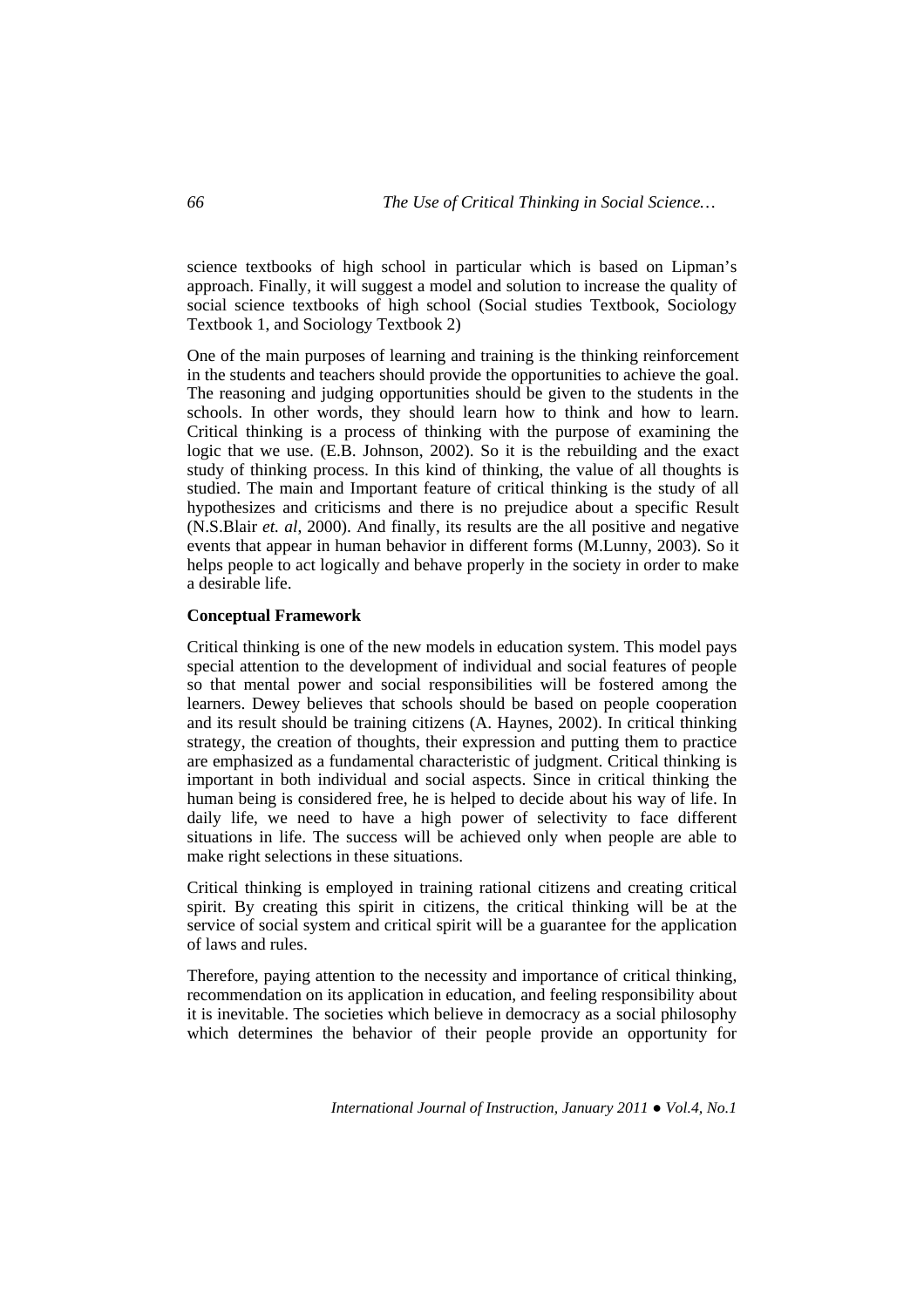selection and logical decision making for them. The systems which also believe in educational democracy respect the decision making power of people for their citizenship life. Critical thinking is the way and model of people's looking at the importance and use of thought in their life (B. Duchscher, 1999). Overloading students' minds with materials and handwritten texts is not so important today, but rather the learning process and the learners' activities during the training period are fundamental in educational democracy. This feature is very evident in the thoughts of philosophers such as Socrates who respectfully looked at people and their ideas and then guided their thoughts.

It is sometimes seen that in order to defend their ideas, students become dogmatic and defend their ideas according to their bias without thinking about them. It is also possible that the students quit their ideas easily and accept the others' ideas without thinking. People in the normal society should defend their ideas with reason and logic and also accept the other people's ideas reasonably. In this way, everybody will have a mental tranquility and would not accept the materials passively, and this would not be achieved except through critical thinking and its development in societies. Following are some studies related to this subject which have been conducted in other countries.

Thomas in a study on critical thinking teaching situation in high schools in California, through interview and teaching method analysis of 40 teachers, concluded that most of the teachers were not aware of critical thinking standards, and finally has suggested that all teachers in pre and in-service training courses should take part in critical thinking (P.E. Thomas, 1999).

In another study done by Kwin, he has suggested a method for developing critical thinking skills in history textbooks. This study used two opposite texts to help students in the way of thinking. The results showed that the students had learned the thinking methods and had transferred these skills to other lessons and their lives (B. Sternberg et al, 1987).

Mcneely and Donna studied the capacities of nursing curriculum with regard to critical thinking in their textbooks, test questions, and interview with instructors. The results showed that in the curriculum for nurses, critical thinking was not paid enough attention and the instructors believed that wrong purposes of the curriculum, lack of supportive instructions, differences and individual problems were the causes of the lack of suitable teaching (G. Mcneely & E. Donna, 1992).

Glaser studied the teaching of critical thinking in English classrooms. The comparison of the students in the control and experiment groups showed that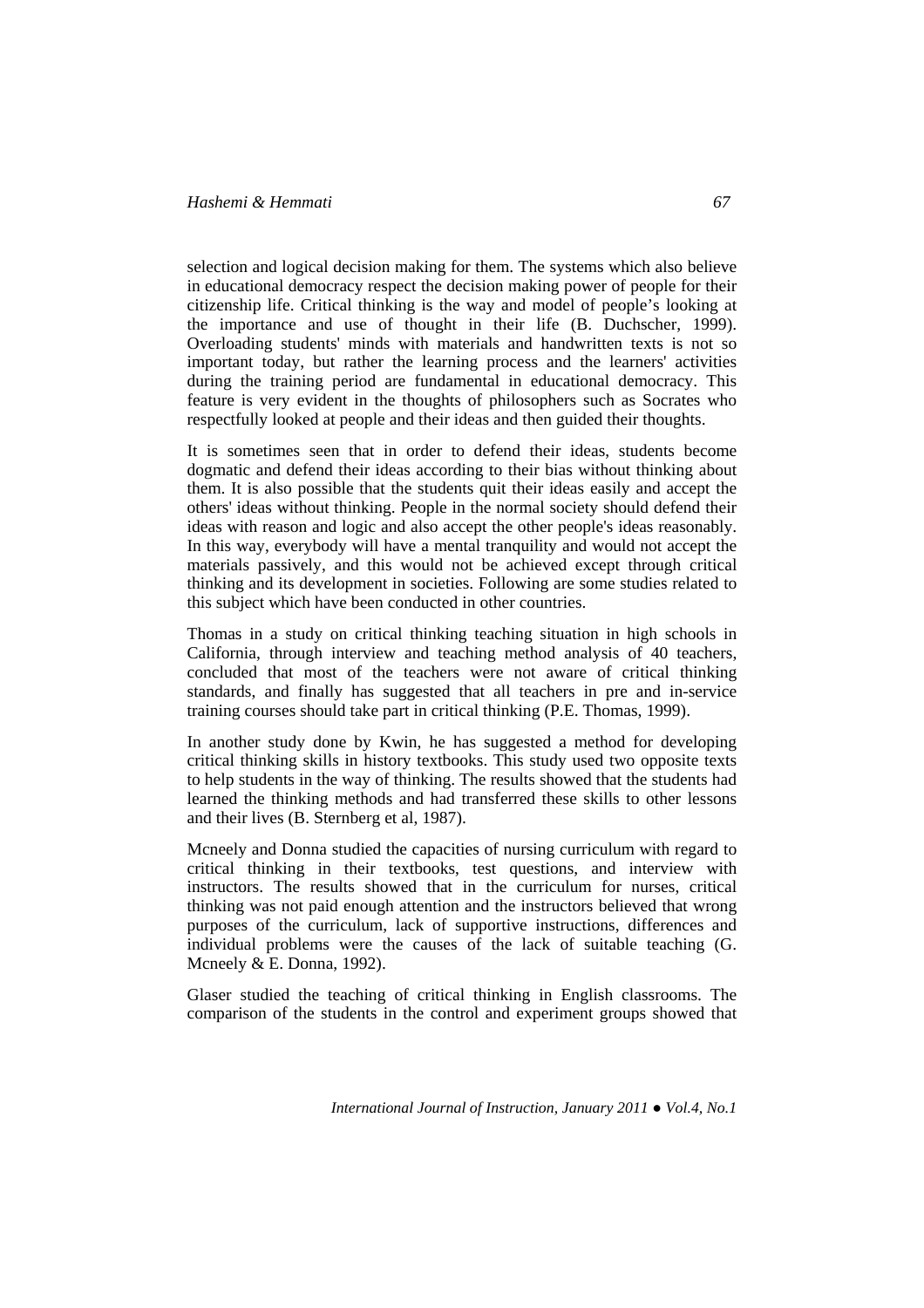the performance of experiment group was significantly better than control group performance (R.E. Glaser, 1984).

In a study by Shin the critical thinking ability and clinical decision making by undergraduate nursing students were studied and these questions were posed: 1 what is the difference between the two curricula for nursing students with regard to critical thinking? 2- What is the difference between the two curricula for nursing students with regard to clinical decision making? 3- What is the difference between critical thinking and nursing clinical decision making? The results showed that the B. S. students had higher scores than A. S. students. They were also higher with regard to their clinical decision making scores. Finally, it was concluded that critical thinking had a positive correlation with clinical decision making (R.K. Shin, 1997).

In a research which was conducted by Yeh about the selection method of teacher training students, 75 students were taught critical thinking by means of a computer program and the result showed the increase of critical thinking behaviors and skills in the students (Y. C. Yeh, 1997).

According to the author's survey, no study on the matters of critical thinking has been done in Iran.

### **Questions of the study**

1- How do teachers evaluate the conditions of critical thinking skills based on their use in social science textbooks?

2- How the social science textbooks ranked is based on the use of critical thinking skills?

Is there any significant difference among social science textbooks with regard to the use of critical thinking skills?

#### **METHOD**

With regard to the nature of the research which studies the use of critical thinking in social science textbooks of high schools, a field study is used.

The population of this study is the whole social science textbook teachers (Social studies Textbook, Sociology Textbook 1, and Sociology Textbook 2) of Fars Province in 1387-1388 academic years and their number is 568.

The sample was chosen according to a random stratified sampling , so that after dividing the province into five sections of north, south, east, west, and center, two education offices were randomly chosen and all their teachers were appraised, and finally 153 teachers participated in this study.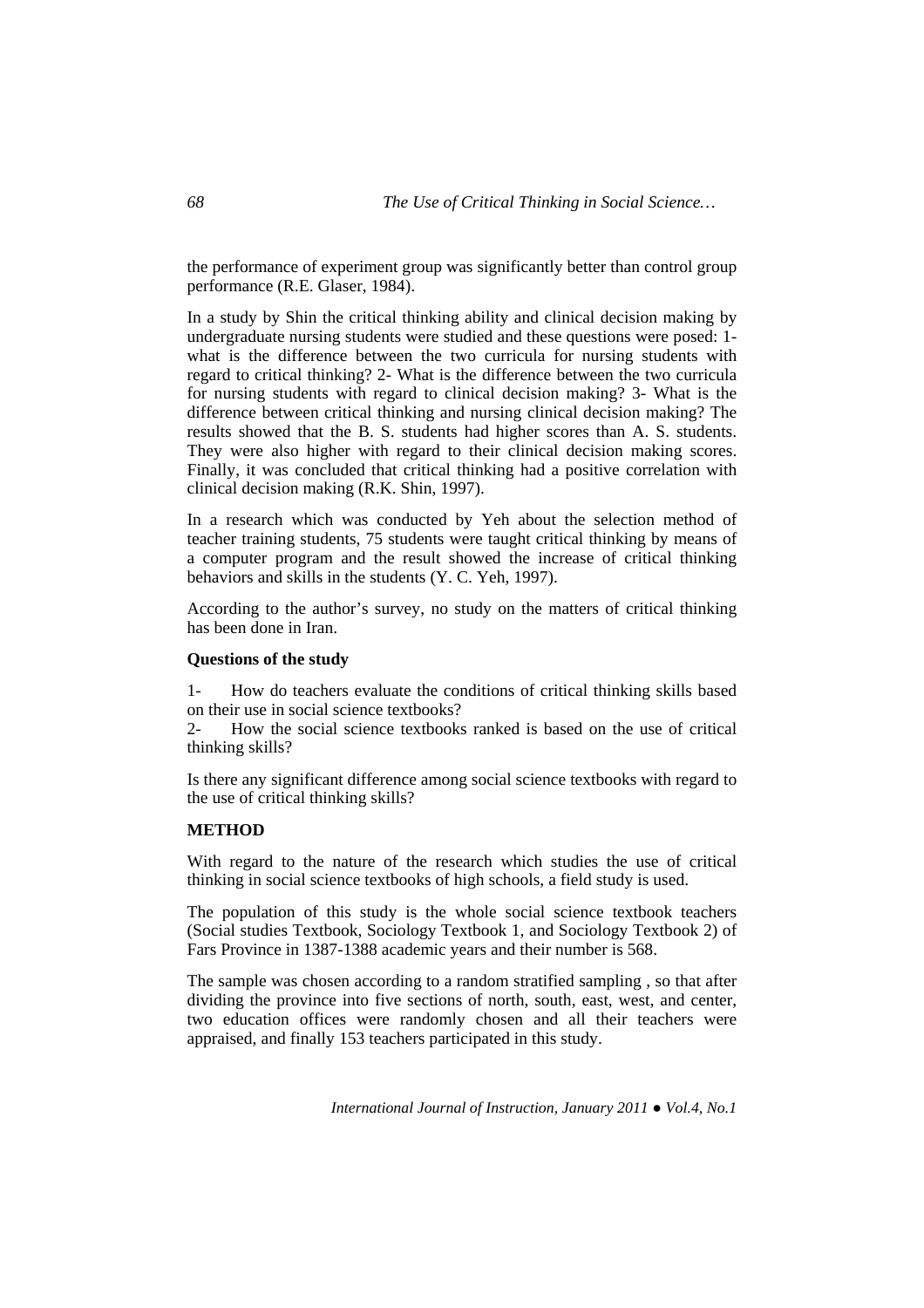### **Data collection and analysis**

The main source of data collection is questionnaire. Based on Lipmann's critical thinking variables, 44 questions were prepared according to Likert scale.

The questionnaire's validity was obtained through consulting some experts in the field. Its reliability was also determined through a pilot study with 30 teachers in two phases in a two-week interval. The results are shown in table one.

| Table 1: Reliability coefficient of critical thinking questionnaire |           |                 |                                    |         |      |      |                      |       |               |       |
|---------------------------------------------------------------------|-----------|-----------------|------------------------------------|---------|------|------|----------------------|-------|---------------|-------|
| Critical<br>thinking<br>skill                                       | ogicality | ess<br>rplicitn | аnd<br>5<br>iati<br>nalysis<br>alu | judgmen | tati | đń   | S<br>ssessm<br>xampl | oning | easoning<br>≃ | Total |
| Reliability<br>coefficient                                          | 0.72      | 0.88            | 0.78                               | 0.83    | 0.78 | 0.82 | 0.87                 | 0.73  | 0.87          | 0.86  |

The descriptive and inferential statistics were used to calculate the frequency, percentage, standard deviation and differences coefficient. The inferential statistics were used to do non-parametric tests of Kruskal-Wallis and Chi-Square in order to study the amount of significant difference among the teachers' ideas of Social studies Textbook, Sociology Textbook 1, and Sociology Textbook 2 teachers.<sup>1</sup>

Since the data were collected through Likert scale, (from 1 to 5), first of all the score for each question and each skill (with regard to the questions related to that skill) was calculated to determine the status of each skill in social science textbooks at the three levels of unsatisfactory, fairly satisfactory, and satisfactory. After that, the Likert scale was divided into three equal parts, unsatisfactory (1 to 2.33), fairly satisfactory (2.33 to 3.66), and satisfactory (3.66 to 5), and based on this division the status of each skill in social science textbooks was determined. Moreover, to determine the whole condition of each textbook with regard to the critical thinking skill use, the mean scores of the whole skills in each textbook were used.

# **FINDINGS**

 $\overline{a}$ 

In table 2 the status of each skill according to its use in social science textbooks is shown and ranked. According to the obtained results about social studies

 $1$ <sup>1</sup> These two tests are applied since the teachers of each book can be considered as an independent group.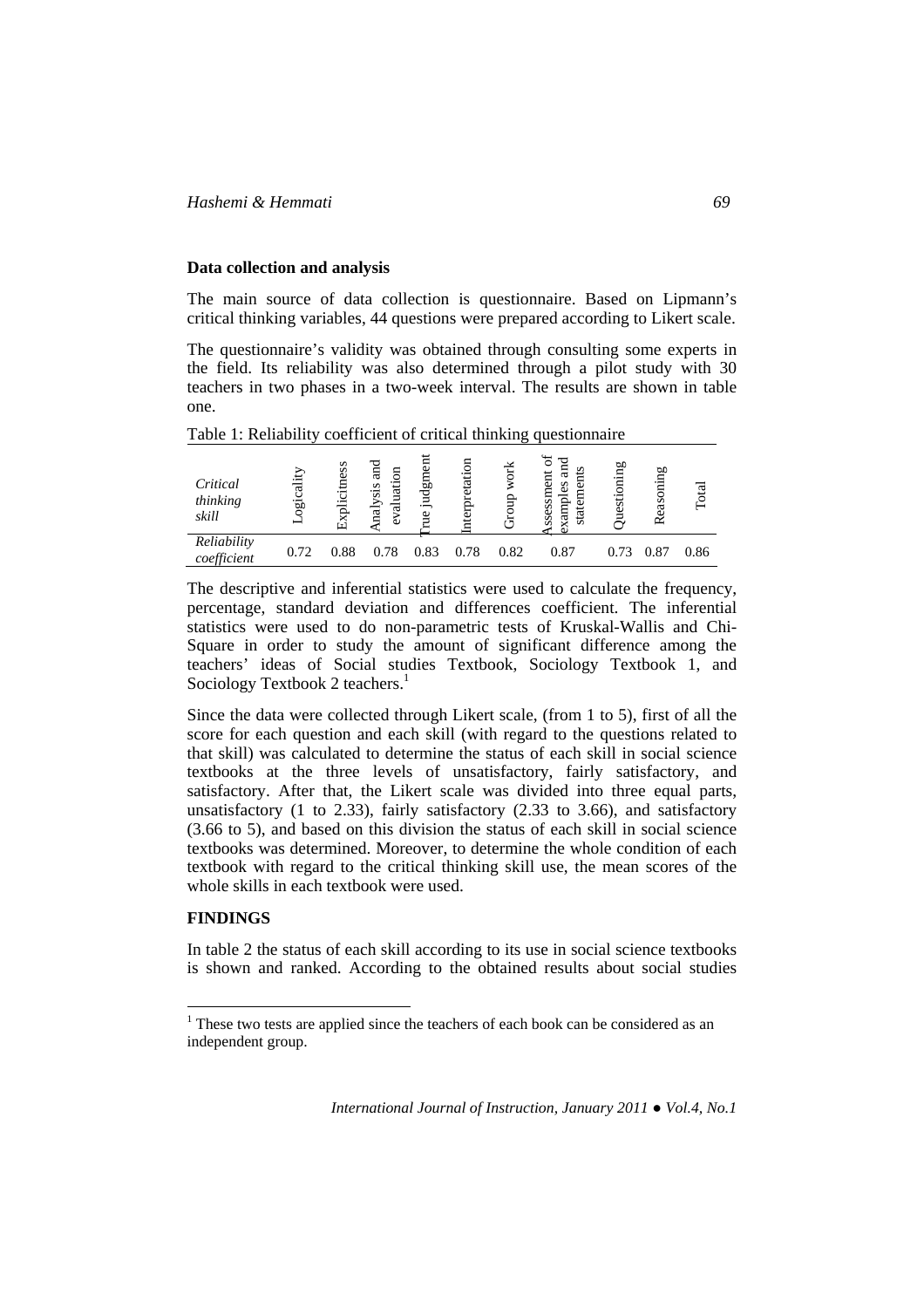textbook, the assessment of examples and statements, the analysis, and evaluation skills were ranked as Unsatisfactory. In sociology1 textbook, the explicitness, assessment of examples and statements, analysis, evaluation and interpretation skills were ranked as Unsatisfactory respectively, and the other skills were evaluated as being fairly satisfactory. In sociology2 textbook, the explicitness skill was evaluated as unsatisfactory, logicality skill as satisfactory, and the other skills as fairly satisfactory.

Table 2: The status of skills based on their use in social science textbooks

| Textbook          | Rank           | skill                                 | <b>Status</b>       |  |  |
|-------------------|----------------|---------------------------------------|---------------------|--|--|
|                   | 1              | Logicality                            |                     |  |  |
|                   | 2              | Questioning                           |                     |  |  |
|                   | 3              | Group work                            |                     |  |  |
|                   | 4              | True judgment about issues            | Fairly satisfactory |  |  |
| Social            | 5              | Reasoning                             |                     |  |  |
| studies           | 6              | Interpretation                        |                     |  |  |
|                   | 7              | Explicitness                          |                     |  |  |
|                   | 8              | Analysis and evaluation               | Unsatisfactory      |  |  |
|                   | 9              | Assessment of examples and statements |                     |  |  |
|                   | 1              | Logicality                            |                     |  |  |
|                   | $\overline{2}$ | Questioning                           |                     |  |  |
|                   | 3              | True judgment about issues            | Fairly satisfactory |  |  |
| Sociology         | $\overline{4}$ | Reasoning                             |                     |  |  |
| $\left( I\right)$ | 5              | Group work                            |                     |  |  |
|                   | 6              | Interpretation                        |                     |  |  |
|                   | 7              | Analysis and evaluation               | Unsatisfactory      |  |  |
|                   | 8              | Assessment of examples and statements |                     |  |  |
|                   | 9              | Explicitness                          |                     |  |  |
|                   | 1              | Logicality                            | satisfactory        |  |  |
|                   | $\overline{c}$ | Questioning                           |                     |  |  |
| Sociology<br>(2)  | 3              | Analysis and evaluation               |                     |  |  |
|                   | $\overline{4}$ | Reasoning                             | Fairly satisfactory |  |  |
|                   | 5              | True judgment about issues            |                     |  |  |
|                   | 6              | Interpretation                        |                     |  |  |
|                   |                | Assessment of examples and statements |                     |  |  |
|                   | 8              | Group work                            |                     |  |  |
|                   | 9              | Explicitness                          | Unsatisfactory      |  |  |

Table 3 shows the ranking order of social science textbooks based on their use of each skill. It is clear that in most of the skills (7 out of 9) the sociology2 textbook is in the first place and it shows that, in comparison with social studies and sociology1, in sociology2 most of the skills have a better status according to their use. On the other hand, it is clear that in most skills (6 out of 9) the sociology1 is in the third place which shows that this textbook is less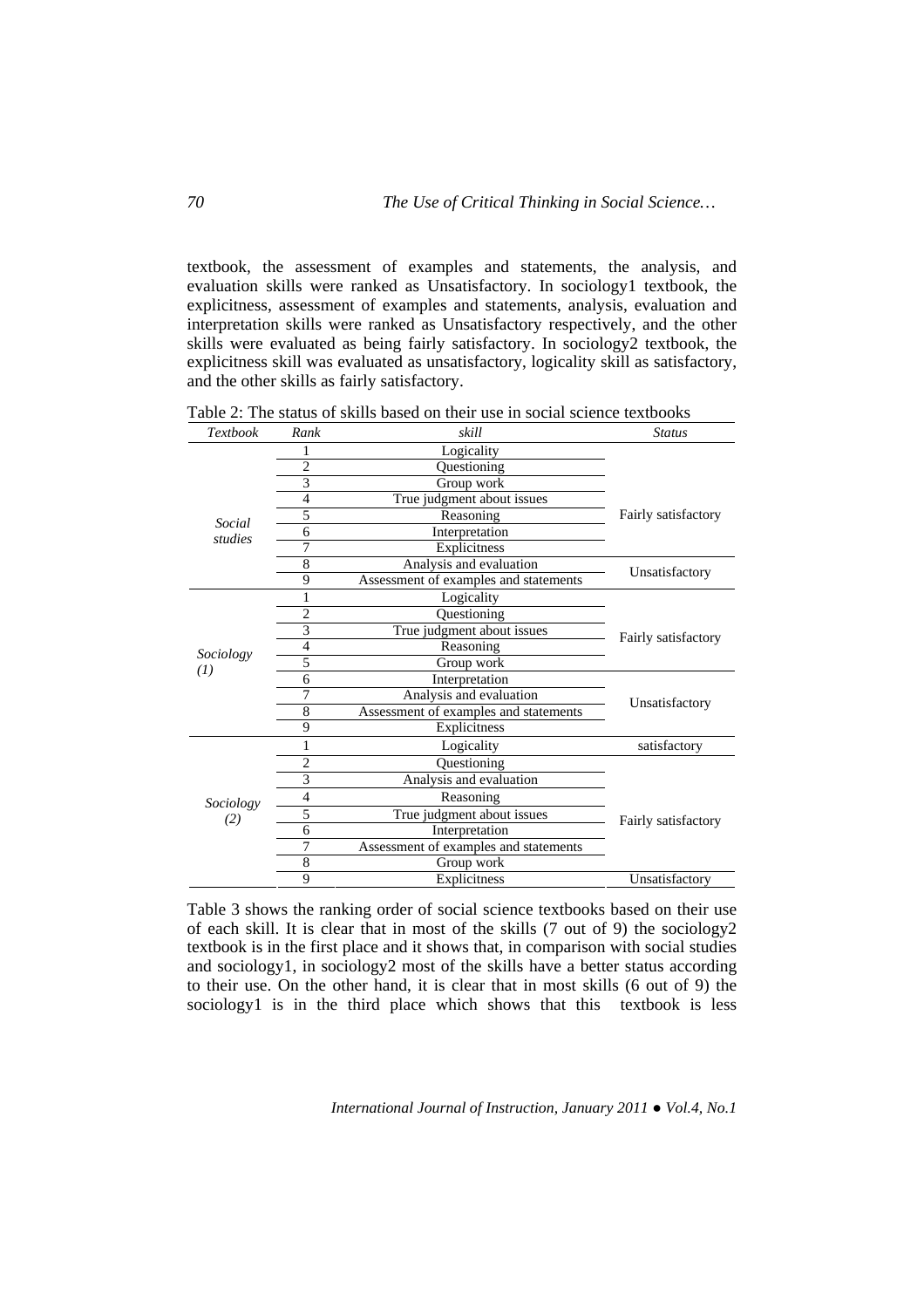satisfactory in most skills comparable to Social Studies Textbook and Sociology Textbook 2.

|                   |                         |                                      |                               | <b>Skills</b>     |                                    |                            |                     |                   | Rank |
|-------------------|-------------------------|--------------------------------------|-------------------------------|-------------------|------------------------------------|----------------------------|---------------------|-------------------|------|
| Reasoning         | $\mathcal Q$ uestioning | statements<br>Assessment<br>examples | Group work                    | Interpretation    | judgment<br>about issue:<br>The    | Analysis and<br>evaluation | Explicitness        | Logicality        |      |
| Sociology2        |                         | Sociology Sociology<br>2             | Social<br>studies             | $\mathcal{L}$     | Sociology Sociology Sociology<br>2 | 2                          | Social<br>studies   | Sociolog<br>2     |      |
| Sociology1        | Social<br>studies       | Social<br>studies                    | Sociology<br>2                | Social<br>studies | Sociology                          | Social<br>studies          | Sociology Sociolog  |                   |      |
| Social<br>studies |                         |                                      | Sociology Sociology Sociology | Sociology         | Social<br>studies                  |                            | Sociology Sociology | Social<br>studies | 3    |

Table 3: Rank of social science textbooks according to their use of each skill

Since in most cases (7 out of 9) the social studies textbook is in the second and third place, and the number of skills in which this textbook is in the third place is smaller than sociology textbook 1, it could be concluded that there is a difference in these textbooks according to their critical thinking skills use, and they could be ranked from the best to the worst in this way: sociology textbook 2, social studies, and sociology textbook 1.

Table 4:  $s_d$  and coefficient of variation from means for each skill in social science textbooks

| <b>Skills</b><br>(ranked based on coefficient of variation) | coefficient of<br>Variation | standard deviation |
|-------------------------------------------------------------|-----------------------------|--------------------|
| True judgment about issues                                  | 0.005                       | 0.015              |
| Interpretation                                              | 0.014                       | 0.043              |
| Reasoning                                                   | 0.016                       | 0.050              |
| Group work                                                  | 0.023                       | 0.072              |
| Assessment of examples and statements                       | 0.029                       | 0.088              |
| Explicitness                                                | 0.034                       | 0.104              |
| Logicality                                                  | 0.040                       | 0.143              |
| <i><b>Ouestioning</b></i>                                   | 0.042                       | 0.141              |
| Analysis and evaluation                                     | 0.047                       | 0.144              |

In table 4, the standard deviation and variation coefficient of means of different skills in all social science textbooks are shown and ranked from the lowest to the highest. Since the smaller the variation coefficient is the smaller would be the variance, this table can help us to find the skills the use of which is more varied in different books. It is seen that in comparison with other skills,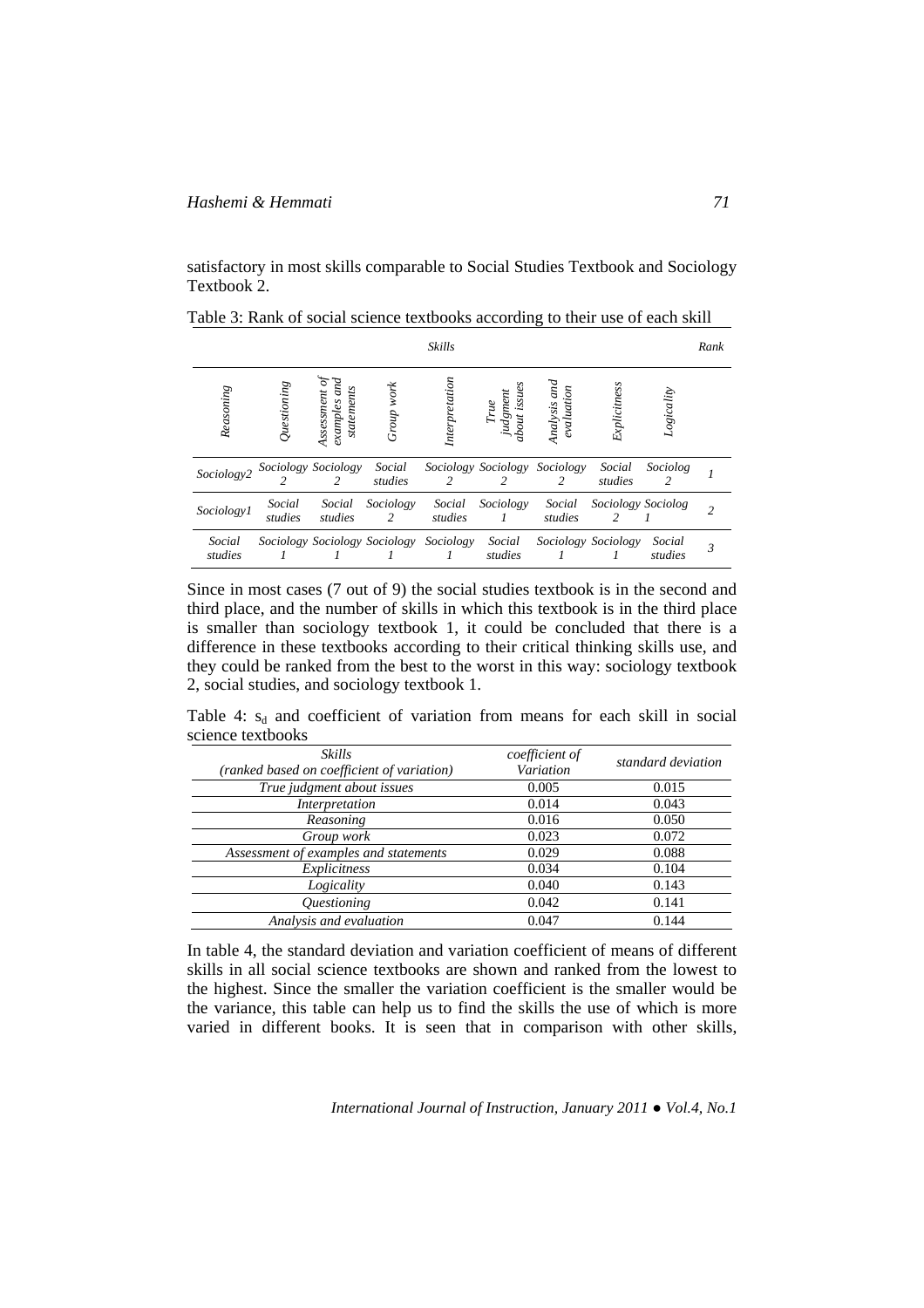logicality, questioning, analyzing, and evaluating skills have higher and almost similar variation coefficient. Therefore, it is expected that the means of logicality, questioning, analyzing, evaluating and explicitness skills in social science textbooks will be different.

Table 5: The results of kruskal-wallis test

| skills                           | textbook       | Mean  | Degree of<br>freedom | <b>Test</b><br>Statistic | P-Value |
|----------------------------------|----------------|-------|----------------------|--------------------------|---------|
|                                  | Social studies | 75.7  |                      |                          |         |
| Reasoning                        | Sociology1     | 79.9  | $\overline{2}$       | 1.51                     | 0.563   |
|                                  | Sociology2     | 81.5  |                      |                          |         |
|                                  | Social studies | 73.71 |                      | 6.207                    |         |
| <i><u><b>Ouestioning</b></u></i> | Sociology1     | 70.0  | $\overline{c}$       |                          | 0.037   |
|                                  | Sociology2     | 87.29 |                      |                          |         |
| Assessment of                    | Social studies | 74.63 |                      | 2.131                    |         |
| examples and                     | Sociology1     | 73.63 | $\overline{2}$       |                          | 0.345   |
| statements                       | Sociology2     | 82.69 |                      |                          |         |
|                                  | Social studies | 81.83 |                      | 1.896                    |         |
| Group work                       | Sociology1     | 74.55 | $\overline{2}$       |                          | 0.388   |
|                                  | Sociology2     | 75.69 |                      |                          |         |
|                                  | Social studies | 76.01 |                      | 0.226                    |         |
| Interpretation                   | Sociology1     | 76.23 | $\overline{c}$       |                          | 0.893   |
|                                  | Sociology2     | 80.15 |                      |                          |         |
|                                  | Social studies | 76.00 |                      | 0.071                    |         |
| true judgment<br>about issues    | Sociology1     | 77.76 | $\overline{2}$       |                          | 0.965   |
|                                  | Sociology2     | 78.07 |                      |                          |         |
|                                  | Social studies | 77.51 |                      | 5.257                    |         |
| Analysis and<br>evaluation       | Sociology1     | 81.22 | $\overline{c}$       |                          | 0.030   |
|                                  | Sociology2     | 92.16 |                      |                          |         |
|                                  | Social studies | 82.96 |                      | 5.411                    |         |
| Explicitness                     | Sociology1     | 70.48 | $\overline{2}$       |                          | 0.067   |
|                                  | Sociology2     | 73.63 |                      |                          |         |
|                                  | Social studies | 70.95 |                      |                          |         |
| Logicality                       | Sociology1     | 75.34 | $\overline{2}$       | 7.452                    | 0.011   |
|                                  | Sociology2     | 92.10 |                      |                          |         |
|                                  | Social studies | 78.66 |                      |                          |         |
| All skills of                    | Sociology1     | 70.53 | 2                    | 5.017                    | 0.041   |
| critical thinking                | Sociology2     | 89.21 |                      |                          |         |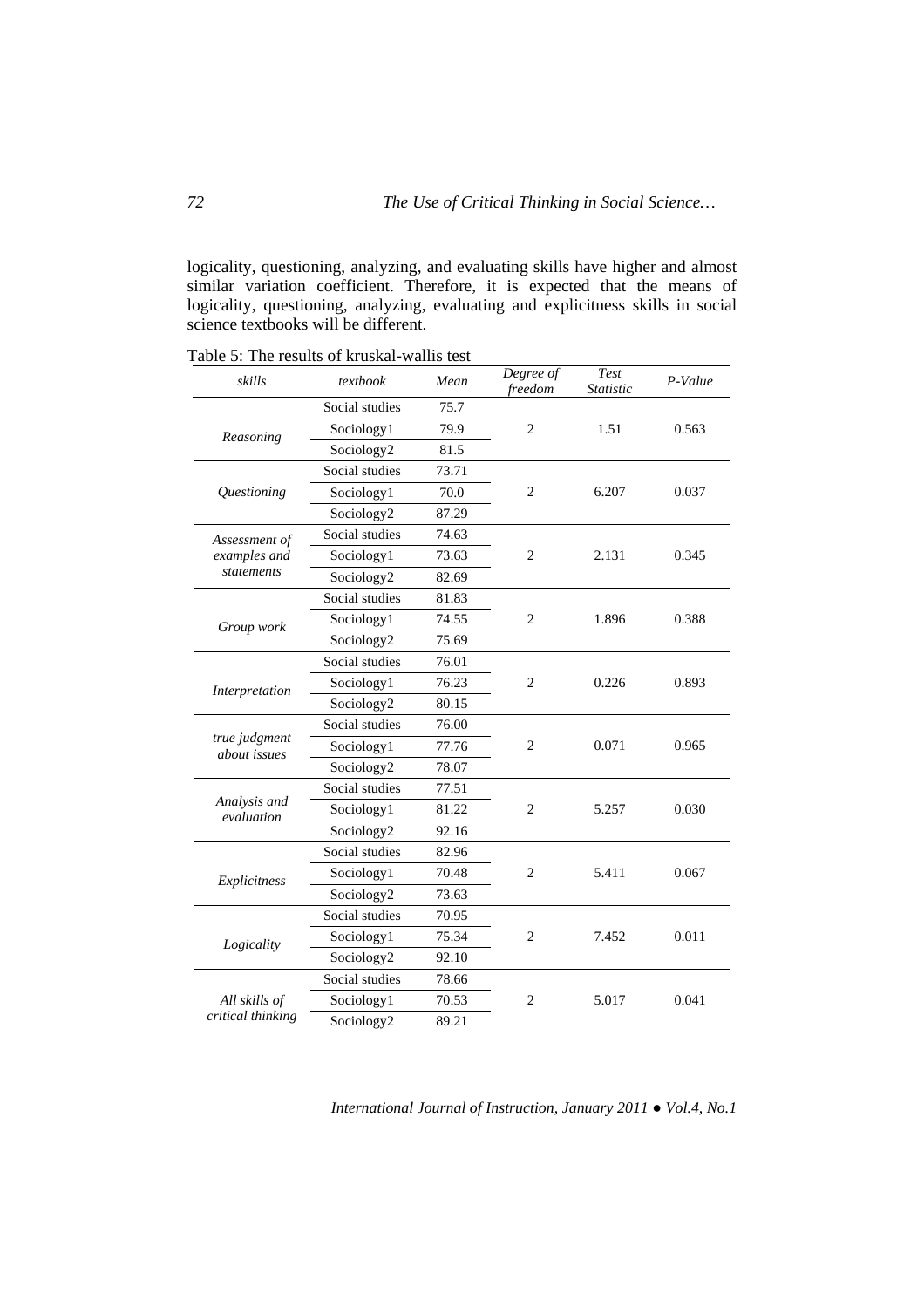## *Hashemi & Hemmati 73*

Table 5 shows the results of non-parametric Kruskal-Wallis test. According to the *P-value* obtained, it is understood that at the level of .05, the null hypothesis is retained. That is, the average of true judgment about issues, interpretation, reasoning, group work, assessment of examples and statements, and explicitness skills use in social studies, sociology textbook 1 and sociology textbook 2, is almost the same. Therefore, it can be concluded that at the level of .05 these three books have almost the same status. But the null hypothesis about the equality of the amount of use of logicality, analysis and evaluation and questioning skills is rejected at the .05 level, which indicates that the average use of these skills in the three textbooks is not the same. With regard to the last line of table1, it is understood that as a whole, the null hypothesis about the equality of the use of critical thinking skills in these three textbooks, is rejected at the .05 level.

| Skills                                   | Degree of<br>freedom | <b>Test Statistic</b> | P-Value |  |
|------------------------------------------|----------------------|-----------------------|---------|--|
| Reasoning                                | 8                    | 13.673                | 0.091   |  |
| <i><u><b>Ouestioning</b></u></i>         | 8                    | 16.020                | 0.037   |  |
| Assessment of examples<br>and statements | 8                    | 8.909                 | 0.350   |  |
| Group work                               | 8                    | 12.481                | 0.074   |  |
| Interpretation                           | 8                    | 4.761                 | 0.783   |  |
| True judgment about<br>issues            | 8                    | 9.483                 | 0.303   |  |
| Analysis and evaluation                  | 8                    | 15.539                | 0.044   |  |
| Explicitness                             | 8                    | 14.036                | 0.074   |  |
| Logicality                               | 8                    | 15.036                | 0.045   |  |
| All skills of critical<br>thinking       | 8                    | 15.703                | 0.047   |  |

Table 6: The results of chi-square test

The results of Chi-Square test are shown in table 6. According to *p-value* obtained, at the level of 0.05, the null hypothesis is retained. That is, there is no difference in Social Studies Textbook, Sociology Textbook 1, and Sociology Textbook 2 in their use of interpretation, assessment of examples and statements, true judgment about issues, reasoning, group work and explicitness skills. Therefore, it could be concluded that at the level of .05, the mean use of these skills in these three books is the same. But the null hypothesis about the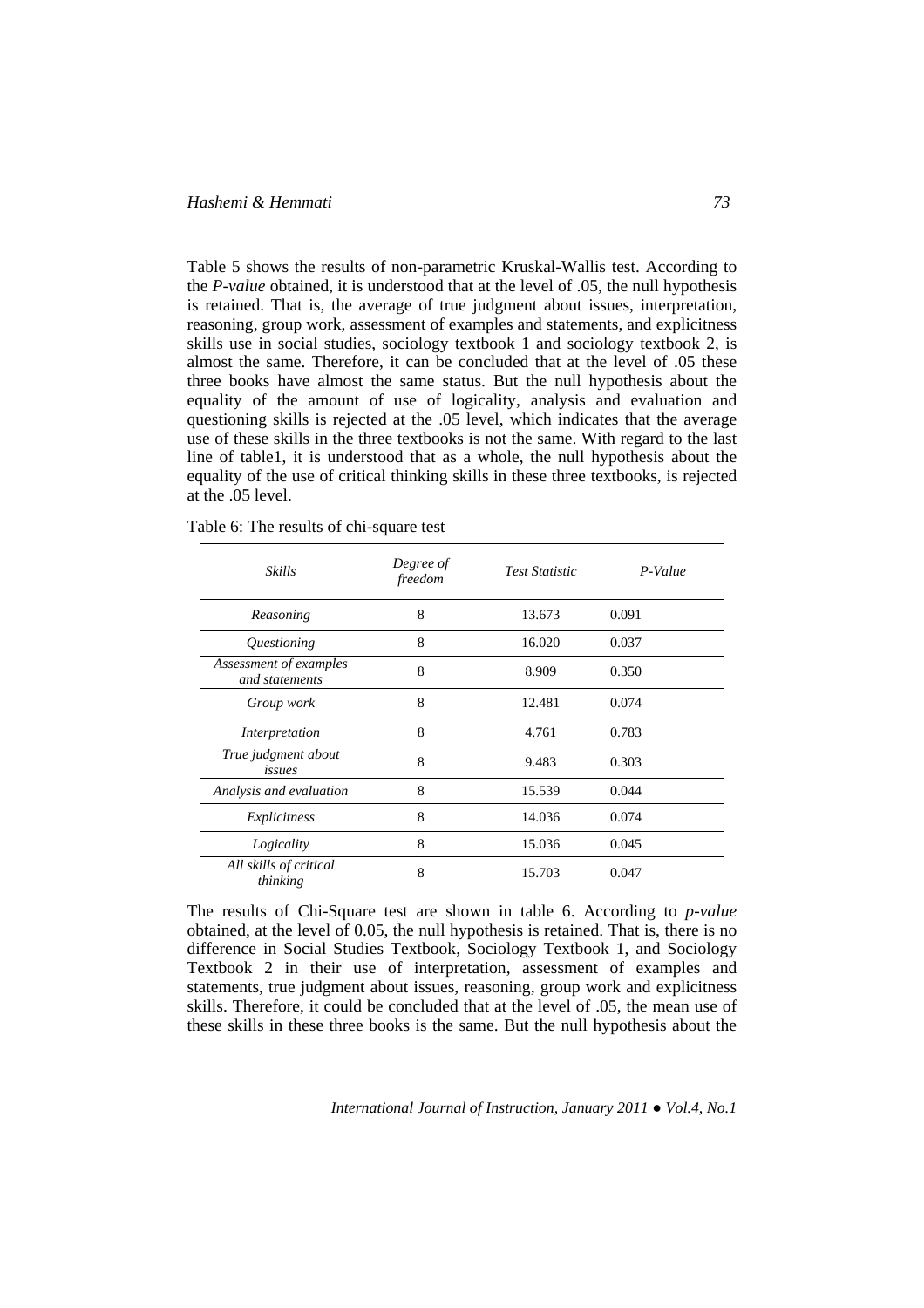equality of the use of questioning, analysis and evaluation, and logicality skills is rejected at the .05 level, which indicates that the mean use of these skills is not the same in these books.

Also, with regard to the last line of table 6, it is understood that, on the whole, the null hypothesis about the equality of the use of critical thinking skills in these three books is rejected at the .05, level.

According to tables 5 and 6, it is concluded that the result of non-parametric tests of Chi-Square and Kruskal-Wallis are to a great extent similar and they have given the same results at the 0.05 level which ensures us of the exactness of the obtained results.

## **DISCUSSION AND CONCLUSION**

The bellow results have been obtained about the use of critical thinking in the Iran's high school social science textbooks.

According to the findings, teachers of Social Studies Textbook evaluated assessment of examples and statements, and analysis and evaluation skills as unsatisfactory and the other skills as fairly satisfactory. Teachers of Sociology Textbook1 evaluated explicitness, assessment of examples and statements, analysis and evaluation, and interpretation skills as unsatisfactory and the other skills as fairly satisfactory. Teachers of Sociology textbook 2 evaluated explicitness skill as unsatisfactory, logicality skill as satisfactory, and the other skills as fairly satisfactory. Therefore, it is possible to rank order the social science textbooks from satisfactory to unsatisfactory as sociology 2, social studies textbook, and sociology textbook 1, according to their use of critical thinking skills. Moreover, according to the obtained results from the inferential statistics, there is no significant difference among the social science textbooks according to their use of interpretation, assessment of examples and statements, true judgment about issues, reasoning, group work, and explicitness skills. In other words, the use of these skills is almost the same in these three books. But there is a significant difference among the use of questioning, analysis and evaluation, and logicality skills in these books.

Generally speaking, the result of this study is in agreement with the findings of other studies conducted by (P.E. Thomas, 1999), (G. Mcnelly & E. Donna, 1992), (Y. C. Yeh, 1997), Kwin quoted by (B. Sternberg et al., 1987), (R.E. Glaser 1984) and (R.K. Shin 1997).

Considering the findings of this study a model for the use of the critical thinking skills in curriculum development is presented in figure 1.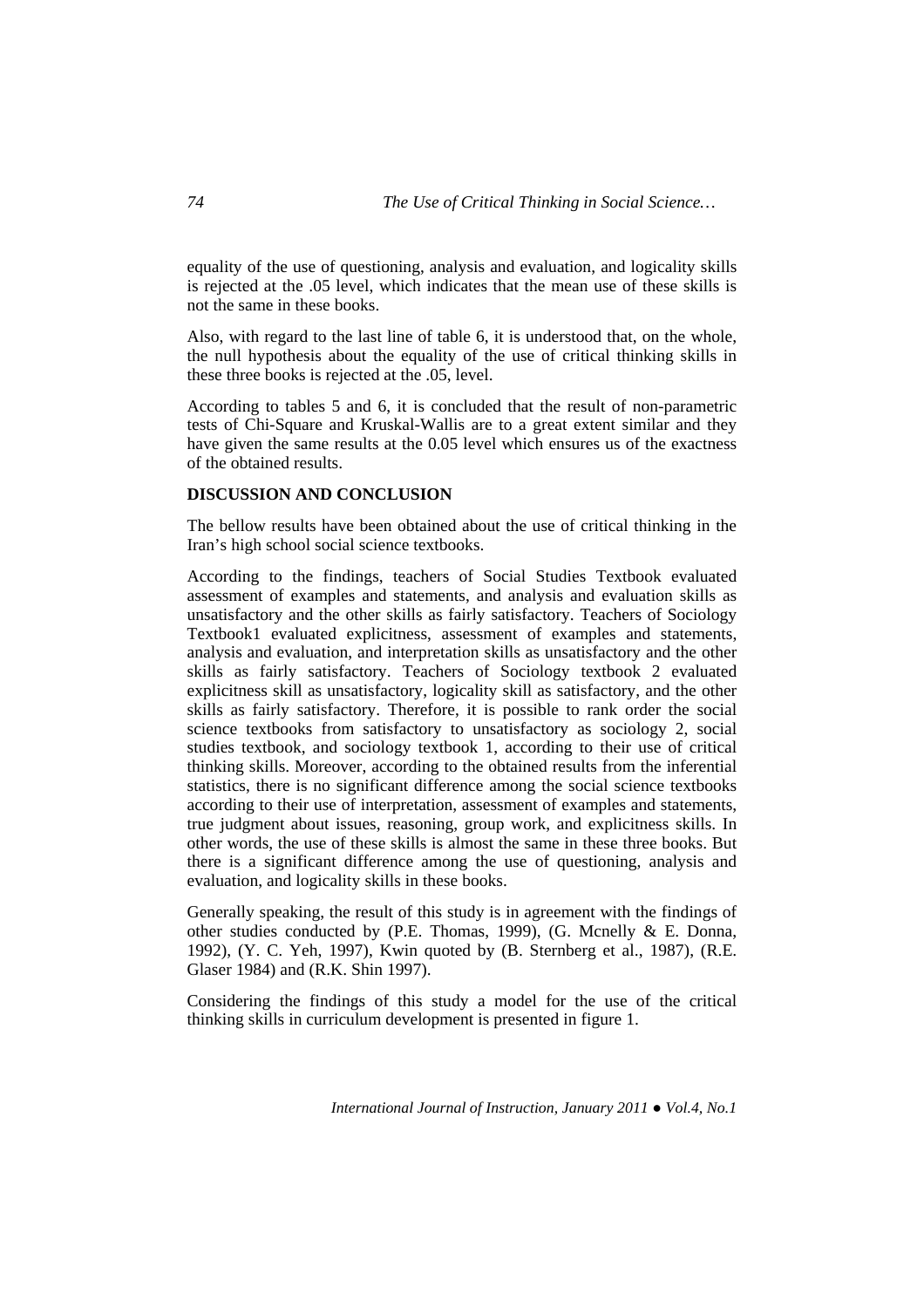

Figure 1: Suggested model for critical thinking use in curriculum development

Need analysis is essential for preparing any kind of curriculum. All experts, education specialists, and other people involved in education should understand the students and society needs and the structure of different disciplines in order to determine the cognitive, attitudinal and skill objectives in curriculum development. Off course, the belief system plays a major role in these objectives. Objective determination in the belief, cognitive, and skill domains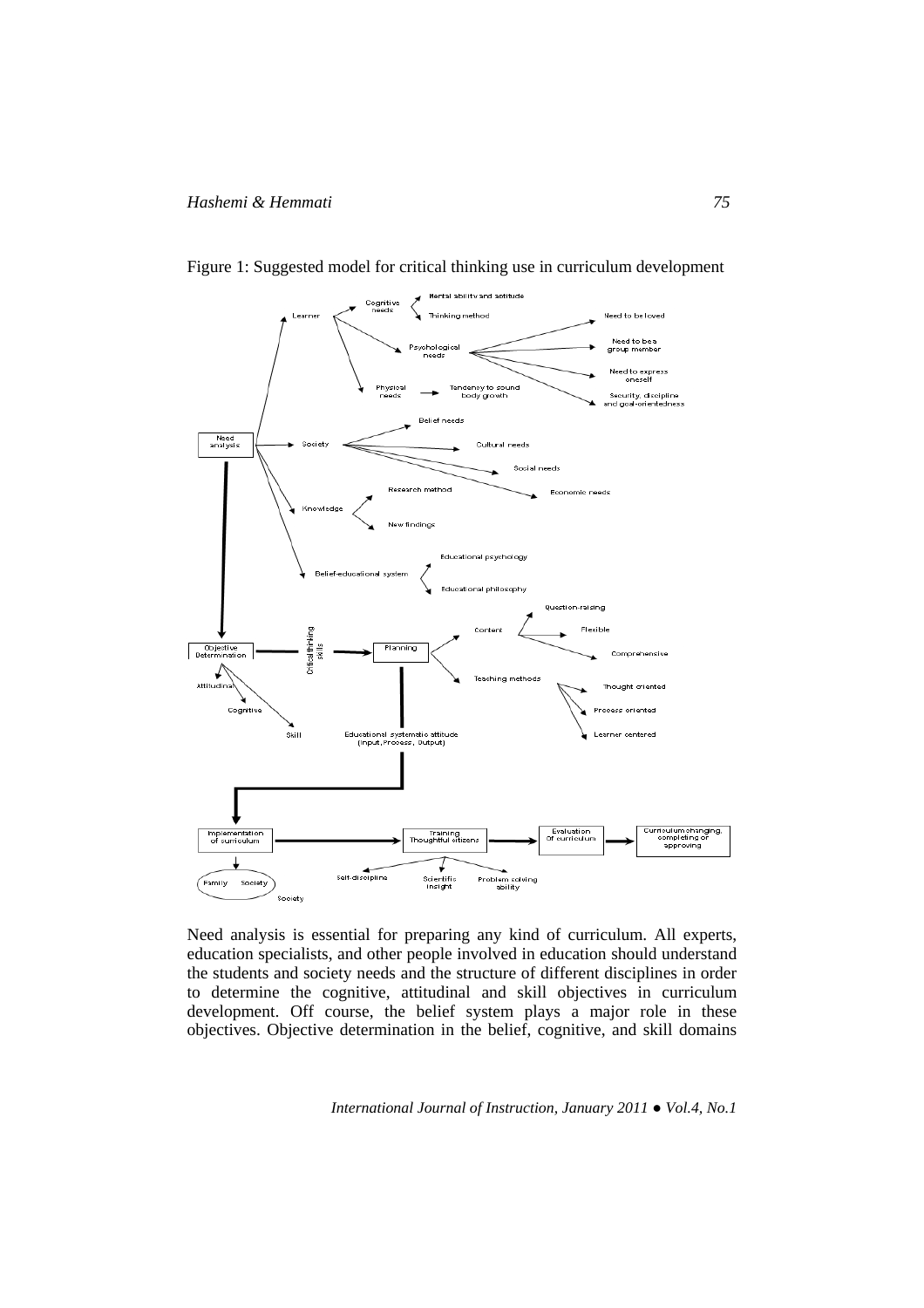paves the way for designing that program. Nowadays in thinking process, attention to the objectives in attitudinal domain seems more important. If a student doesn't feel need and interest in a question, he will not follow that question in his thinking process.

Considering skills systems of the critical thinking, planning the content and teaching method with higher quality can make learners become thoughtoriented.

Rational, logical, and comprehensive view about the education issues creates a fundamental attitude in input, process, and output domains, and the teacher who implements the curriculum with this view might train a thoughtful citizen who is able to solve his problems in a society. Off course, in order to increase the quality of any curriculum, and modify, remove or approve it, the program should be evaluated constantly.

With regard to this model, in order for the Iranian students to develop educationally, some changes in school curricula are necessary. The changes in society's structures should also be applied in school curriculum. The rate of science development will affect the quality of the textbooks. Different cultures and values have been created beside these developments which should be added, analyzed, criticized in the textbooks. Following are some suggestions to be applied in educational environments to achieve the above goals.

#### **Recommendations for Further Research and Practice**

(recommendation should be based of research questions/for each recommendations, the author needs to discuss it in the context of Persian school system)

1. More consideration should be given to issues of analysis and evaluation ,assessment of examples and statements in social studies textbooks.

2. More consideration should be given to the issues of interpretation, analysis and evaluation, assessment of examples and statements, and explicitness in sociology(1) textbooks.

3. More consideration should be given to the issue of explicitness in sociology(2) textbooks.

# **And generally, the following recommendations are given to be considered:**

- 1- Development of class talks and discussion among the students
- 2- Use of active teaching methods in classrooms
- 3- Providing real situations in classrooms to transmit learning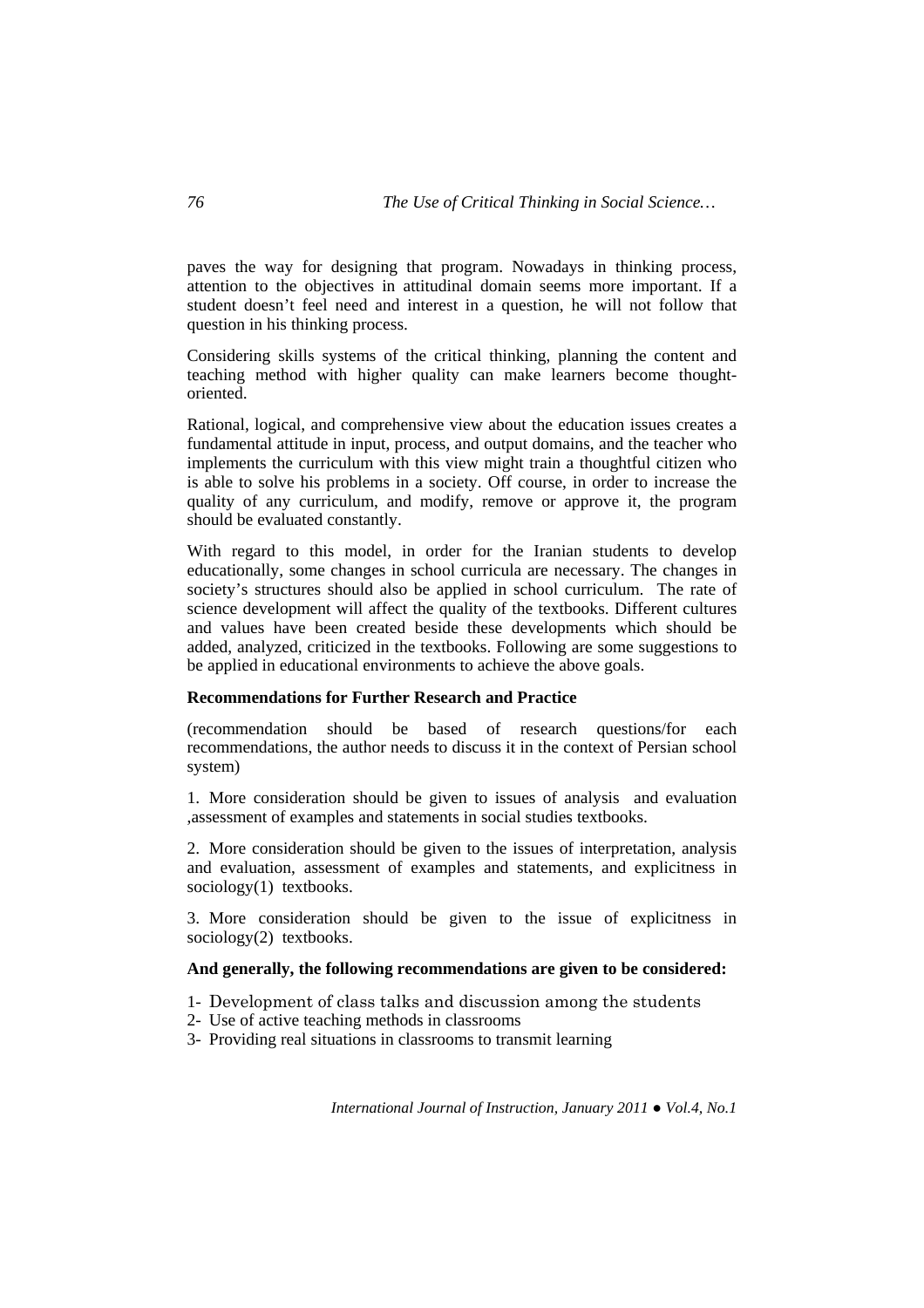4- Writing different textbooks based on critical thinking indicators

5- Teachers should be consultants instead of transmitters of information and lesson skills

6- Providing situations for the students in order to express their thoughts and ideas

7- Considering the ideas of the authorities in critical thinking, especially Lipman's ideas in writing school curricula.

8- Not overloading the students' minds

9- Considering students real needs in learning environments

10- Developing self-awareness and self-adjustment skills in the students

11- Developing critical thinking skills in students

12- Attention to the structure of knowledge instead of remembering and retrieving it

13- Planning and creating learning environments to develop thinking in learners

14- Pre and in-service training of teachers of all educational levels to get familiar with critical thinking method

15- Considering the other countries' experiences in critical thinking field in educational environments

# **REFERENCES**

Blair, N.S; Neighbors (2000). Use of the critical thinking disposition inventory in critical care orientation, The journals of continuing education nursing, 31, p 251.

Duchscher, B. (1999). Understanding the concept of critical Thinking. *Journal of advance nursing, 29*(3), 577.

Ennis, R. (1962). The concept of critical thinking. Harvard educational review, Vol 46, p 47.

Ennis, R; Millman, Thomas, N. (1985) Cornell Critical Thinking tests level 2 Z, California, Midwest publications.

Glaser, R. E. (1984). Education and Thinking: The Role of Knowledge, *American Psychologist, 39*, 93-104.

Girle, R. (1991). Dialogue and the teaching of Reasoning. *Journal of Educational Philosophy and theory, 23* (1), 45-64.

Harkreader, H. (2000). *Fundamental of nurse caring and clinical Judgment*. Philadelphia: W.B. Sunders Company, p114.